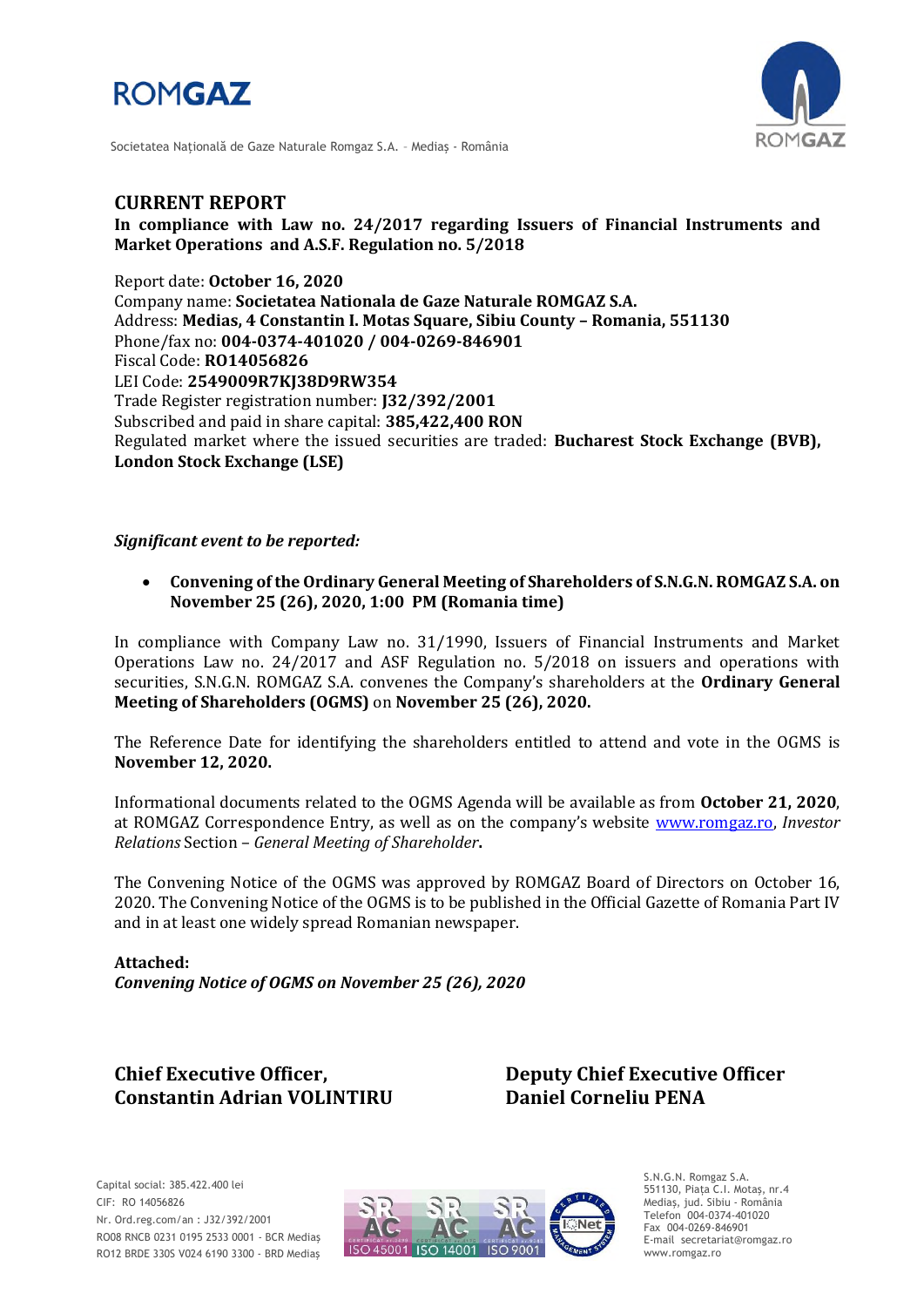

Societatea Naţională de Gaze Naturale Romgaz S.A. – Mediaş - România



## **C O N V E N I N G N O T I C E**

The Board of Directors of S.N.G.N. "ROMGAZ" - S.A., a company managed in an one-tier system, incorporated and operating under the laws of Romania, registered with the Trade Register Office of Sibiu Court under number J32/392/2001, fiscal code RO 14056826, having its headquarters at Medias, 4 Constantin Motas Square, Sibiu County, with a subscribed and paid up share capital of RON **385,422,400** (hereinafter referred to as "ROMGAZ" or the "Company"),

### **CONVENES**

**the Ordinary General Meeting of Shareholders (OGMS) on November 25, 2020**, at **1:00 pm**  (Romania Time) at the SNGN ROMGAZ SA working point located in Bucharest, Sector 1, 59 Grigore Alexandrescu Street, 5th floor, having the following:

### **AGENDA**

- **Item 1 Information note regarding the economic-financial inspection on the implementation of the provisions of article 43 of the GEO no. 114/2018**
- **Item 2 Authorise the Chairman and the Secretary of the meeting to sign the Resolution of the Ordinary General Meeting of Shareholders**

Only shareholders who are registered as S.N.G.N. "ROMGAZ" S.A. shareholders on **November 12, 2020** (**the "Reference Date"**) in the Company's Register of Shareholders kept and issued by Depozitarul Central S.A. (Central Depositary) may attend and cast their votes in OGMS.

Informational documents related to the items of the OGMS agenda, the draft of resolutions proposed to be adopted by OGMS will be available as from **October 21, 2020,** on working days, at the registry desk of the Company located in Medias, 4 Constantin Motas Square, Sibiu County, Romania, postal code 551130 ("ROMGAZ Correspondence Entry") as well as on the website of the Company [\(www.romgaz.ro\)](http://www.romgaz.ro/). **ROMGAZ Correspondence Entry** is open between hours 7:30 am – 3:30 pm (Romania Time), except for non-business days and public holidays. The shareholders of the Company may obtain, upon request, copies of the documents related to the items included on the OGMS agenda.

One or more shareholders representing, individually or jointly, at least 5% of the share capital of the Company may demand, through a request submitted to the Board of Directors of the Company:

- a) the insertion of additional items on the agenda of the OGMS;
- b) approval of draft OGMS resolutions for the items included on the agenda of the OGMS or for new items proposed to be included on the agenda.



S.N.G.N. Romgaz S.A. 551130, Piața C.I. Motaş, nr.4 Mediaş, jud. Sibiu - România Telefon: 004-0374 - 401020 Fax: 004-0269-846901 E-mail: secretariat@romgaz.ro www.romgaz.ro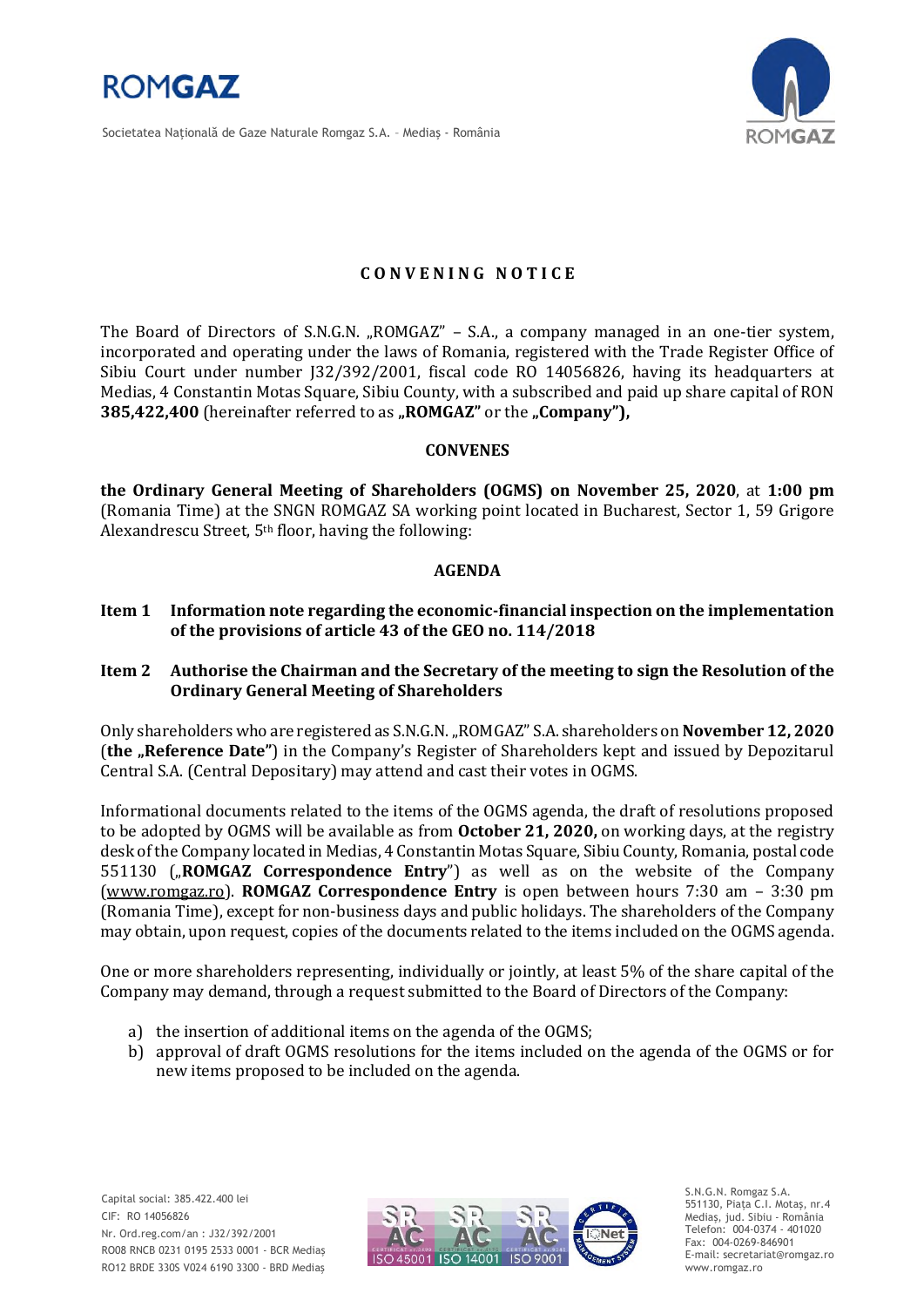The request to add new items on the agenda of the OGMS shall be made in writing and it will fulfil cumulatively the following conditions:

- a) it will include the last and first name, identity card type, serial number and number of the identity card, permanent residence or residence, as the case may be, and citizenship of the shareholder/shareholders, if the request is filed by one or more shareholders acting as natural person, and/or the name, registered office address, the shareholder/shareholders registration number and the name of the institution/authority where the shareholder, legal person, has applied to obtain the legal status, if the request is filed by one or more shareholders acting as legal persons;
- b) it will include, as the case may be, the last name, first name, personal identification number and citizenship of the legal representative/representatives who file the request on behalf of the shareholder/shareholders;
- c) it will include, as the case may be, the last name, first name, personal identification number and citizenship of the conventional representative/representatives, natural persons, and/or name, registration number of the shareholder/shareholders and the name of the institution/authority where the shareholder, legal entity, has applied to obtain the legal status, and the last name and first name of the legal representative of the conventional representative/representatives of the shareholder/shareholders, legal persons, who file the request on behalf and on account of the shareholder/shareholders;
- d) it will include the request to add new items on the agenda of the OGMS;
- e) it will include the request to submit for approval to OGMS the draft resolutions for the new items included in the request to add new items on the agenda;
- f) it will include the shareholder's, legal representative's or the conventional representative's signature, as the case may be,
- g) it will have as annex the draft resolution/resolutions submitted for approval of OGMS, and, as the case may be, the power of attorney mandating the conventional representative to request new items on the agenda of OGMS, on behalf and on the account of the shareholder/shareholders;
- h) it will be sent to and registered at ROMGAZ Correspondence Entry, in Romanian or English, by any type of courier service with proof of delivery, or by e-mail with incorporated extended electronic signature, in accordance with Law no. 455/2001 on the electronic signature, at [secretariat.aga@romgaz.ro](mailto:secretariat.aga%40romgaz.ro) by **November 6, 2020, 3:30 pm** (Romania Time). Both means of transmission shall be clearly marked with capital letters "FOR THE ORDINARY GENERAL MEETING OF SHAREHOLDERS OF NOVEMBER 25, 2020".

The request for OGMS approval of draft resolutions for the items included on the agenda of OGMS shall be in writing, and, it will fulfil cumulatively the following conditions:

- a) it will include the last and first name, the identity card type, serial number and number, permanent residence or residence, as the case may be, and citizenship of the shareholder, if the request is filed by a shareholder, natural person, or the name, registered office address, the shareholder registration number and the institution/public authority where the shareholder, legal entity, has applied to obtain the legal status, if the request is filed by a shareholder acting as legal entity;
- b) it will include, as the case may be, the last name, first name, personal identification number and citizenship of the legal representative who files the request on behalf of the shareholder;
- c) as the case may be, to include the last and first name, personal identification number, address and citizenship of the conventional representative natural person, or the name, registration number of the shareholder and the name of the public institution/authority where the legal person shareholder recorded to obtain legal personality, as well as the last and first name of the conventional representative's legal representative, legal person making the request on behalf and on account of the shareholder;
- d) to include the request to submit for OGMS approval of one or more resolution drafts for the items on the agenda;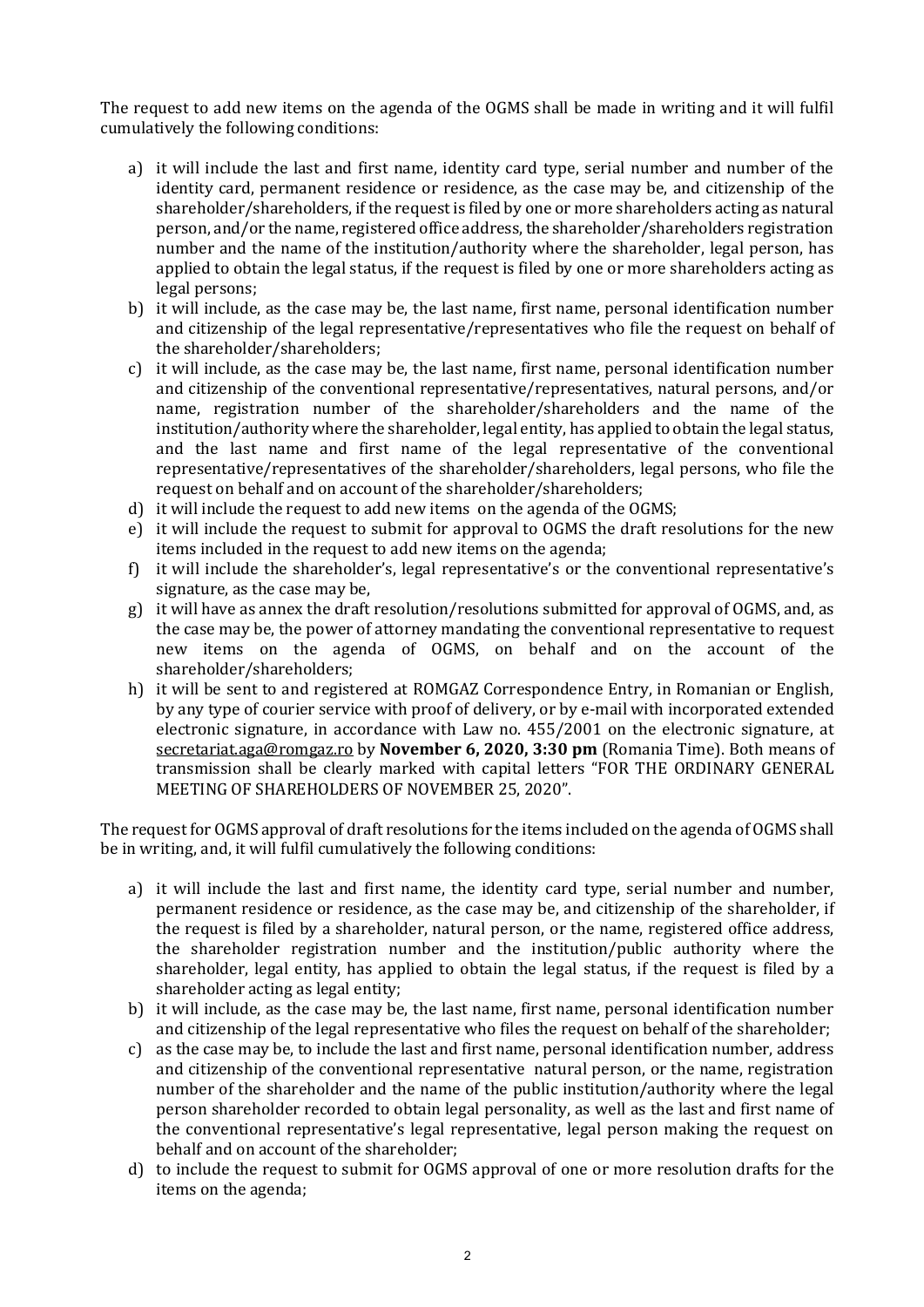- e) the signature of the shareholder, legal representative or as the case may be of the conventional representative;
- f) to attach the resolution draft/drafts requested to be submitted for approval of the OGMS and as the case may be, the power of attorney based on which the conventional representative expresses the request to submit for OGMS approval one or more resolution drafts for the items on the agenda, for and on behalf of the shareholder/shareholders;
- g) it will be sent to and registered at ROMGAZ Correspondence Entry, in Romanian or English, by any type of courier service with proof of delivery, or by e-mail with incorporated extended electronic signature, in accordance with Law no. 455/2001 on the electronic signature, at [secretariat.aga@romgaz.ro](mailto:secretariat.aga%40romgaz.ro) by **November 6, 2020, 3:30 pm** (Romania Time). Both means of transmission shall be clearly marked with capital letters "FOR THE ORDINARY GENERAL MEETING OF SHAREHOLDERS OF NOVEMBER 25, 2020".

Starting with **November 11, 2020** the requests to add one or more additional items on the OGMS agenda, as well as the requests to submit for approval of the OGMS resolution drafts for the items included on the OGMS agenda may be reviewed at ROMGAZ Correspondence Entry or at <https://www.romgaz.ro/en/aga>

Company shareholders may address questions and request an answer to such questions related to items on the OGMS agenda.

The application requesting an answer to the addressed questions related to the items of the OGMS agenda, shall be made in writing and it will fulfil cumulatively the following conditions:

- a) the last and first name, type of identity document, series and number of the identity document, address and, as the case may be, residence and citizenship of the shareholder if the application is made by a shareholder natural person, or the name, address of the registered office, registration number of the shareholder and the name of the public institution/authority where the legal person shareholder is registered to obtain legal personality, if the application is made by a legal person shareholder;
- b) as the case may be, to include the first and last name, personal identification number and citizenship of the legal representative that makes the request on behalf and on account of the shareholder;
- c) as the case may be, to include the last and first name, personal identification number, address and citizenship of the conventional representative natural person, or the name, registration number of the shareholder and the name of the public institution/authority where the legal person shareholder recorded to obtain legal personality, as well as the last and first name of the conventional representative's legal representative, legal person making the request on behalf and on account of the shareholder;
- d) to include the request to receive an answer to the addressed questions related to the items on the OGMS agenda by indicating such questions;
- e) the signature of the shareholder, of the legal representative or a the case may be of the conventional representative;
- f) as the case may be, to attach the power of attorney based on which the conventional representative files the application to receive an answer to the questions related to the OGMS agenda, on behalf and on account of the shareholders;
- g) it will be sent to and registered at ROMGAZ Correspondence Entry, in Romanian or English, by any type of courier service with proof of delivery, or by e-mail with incorporated extended electronic signature, in accordance with Law no. 455/2001 on the electronic signature, at [secretariat.aga@romgaz.ro](mailto:secretariat.aga%40romgaz.ro) by **November 18, 2020, 3:30 pm** (Romania Time). Both means of transmission shall be clearly marked with capital letters "FOR THE ORDINARY GENERAL MEETING OF SHAREHOLDERS OF NOVEMBER 25, 2020".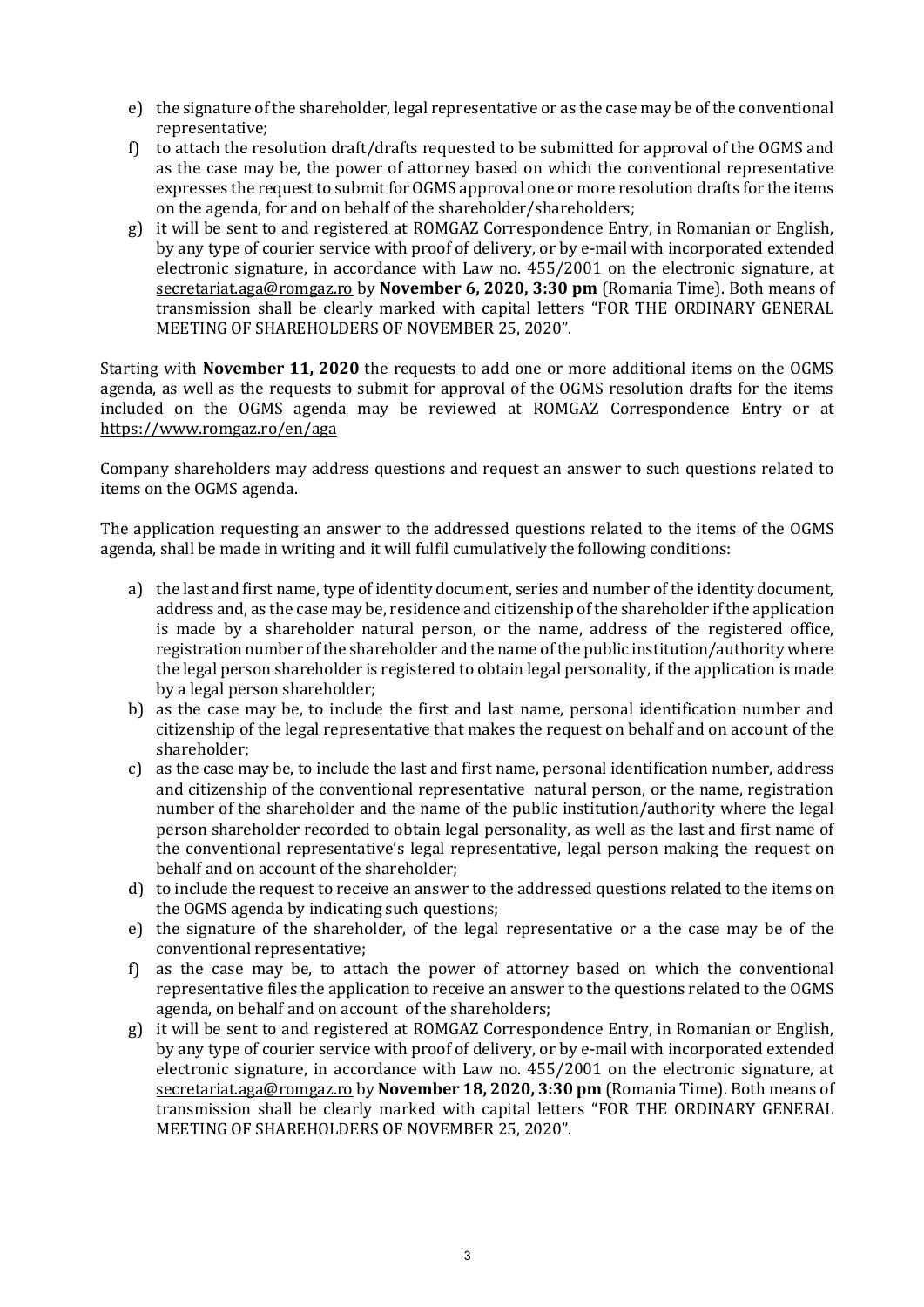Shareholders registered on the Reference Date in the Company's Register of Shareholders kept and issued by Depozitarul Central S.A. may attend the OGMS and may vote:

- i. in person direct vote;
- ii. through a representative with a special or general power of attorney;
- iii. by correspondence.

The special power of attorney form:

- a) will be available, in Romanian and English, as from **October 21, 2020** at ROMGAZ Correspondence Entry and on the Company's web page <https://www.romgaz.ro/en/aga>
- b) will include the shareholder identification method, the number of owned shares, as well as the voting options "for" or "against" or "abstain" for every issue to be voted upon;
- c) will be updated by the Company if new items are added on the agenda of the OGMS;
- d) will be filled in and signed by the shareholder, in three counterparts: one for the shareholder, one for the representative, and one for the Company.

The general power of attorney will be awarded by the shareholder acting as client, only to an agent as it is defined under Art. 2, Par. 1, point 20 of Law No. 24/2017 on issuers of financial instruments and market operations, or to an attorney-at-law.

If the representative of the shareholder/shareholders is a credit institution providing custodial services, it may participate and vote in the GMS if it gives an affidavit, signed by the credit institution's legal representative, stating:

- a) clearly, the name of the shareholders on whose behalf the credit institution participates and votes in the GMS;
- b) that the credit institution provides custodial services for that respective shareholder;

The special powers of attorney, the general powers of attorney and the affidavits of the credit institutions providing custodial services for one or more shareholders shall be transmitted/submitted in original copy, in Romanian or English the shareholder or by the credit institution, as the case may be, to ROMGAZ Correspondence Entry by any form of courier service with proof of delivery no later than **November 23, 2020, 11:00 am** (Romania Time), in sealed envelope, clearly marked with capital letters "FOR THE ORDINARY GENERAL MEETING OF SHAREHOLDERS OF NOVEMBER 25, 2020".

The special powers of attorney, the general powers of attorney and the affidavits of the credit institutions providing custodial services for one or more shareholders, may be also sent by e-mail to the company at: [secretariat.aga@romgaz.ro](mailto:secretariat.aga%40romgaz.ro) having attached an incorporated extended electronic signature in accordance with Law No. 455/2001 on electronic signature, no later than **November 23, 2020, 11:00 am** (Romania Time).

The capacity as legal representative may be also proved by providing an excerpt issued by the Trade Register (or by another institution of similar authority of the resident country of the shareholder being a foreign legal person), in original or certified true copy, in case the shareholder did not provide, for whatever reason, appropriate information on his or her legal representative, to Depozitarul Central SA/participant, within 3 months from the date of his or her appointment/replacement.

Documents proving the capacity as legal representative, prepared in a foreign language other than English, will be accompanied by their certified translation into Romanian or English.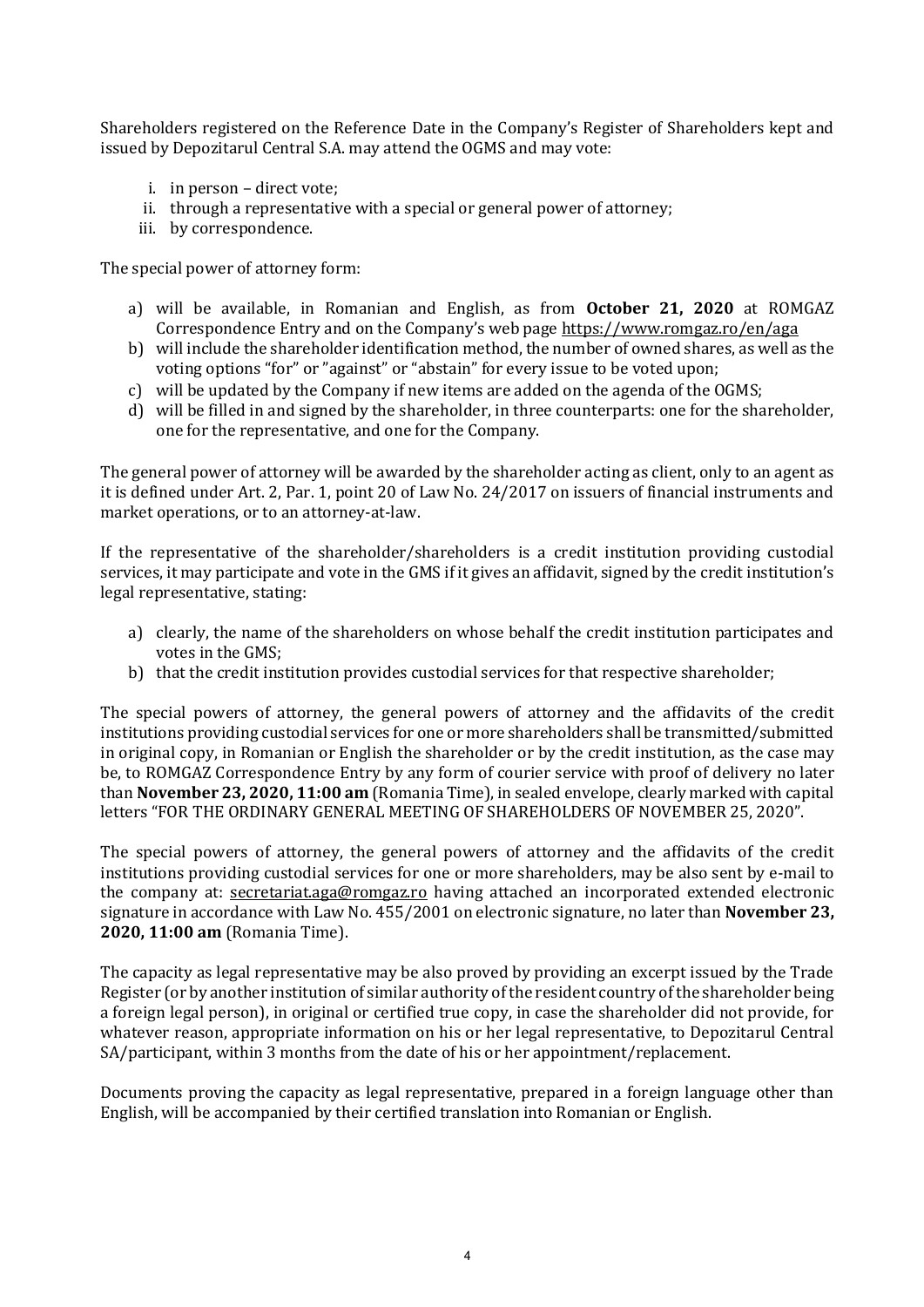The shareholders of the Company may vote by correspondence, prior to OGMS, by using the voting ballot form for the vote by correspondence (the "Voting Ballot").

The Voting Ballot:

- a) will be available, in Romanian and English, as from **October 21, 2020** at ROMGAZ Correspondence Entry and on the Company's web page ([https://www.romgaz.ro/en/aga\)](https://www.romgaz.ro/en/aga);
- b) will provide the shareholder's identification method, the number of owned shares and the voting options "for" or "against" or "abstain" for each issue to be voted upon;
- c) will be updated by the Company if new items are added on the agenda of the OGMS;

The Voting Ballots shall be transmitted as original copies, in Romanian or English, to ROMGAZ Correspondence Entry, by any form of courier service with proof of delivery, or by e-mail at: [secretariat.aga@romgaz.ro,](mailto:secretariat.aga%40romgaz.ro) having attached an incorporated extended electronic signature in accordance with Law No. 455/2001 on electronic signature, no later **November 23, 2020, 11:00 am**  (Romania Time), clearly marked with capital letters "FOR THE ORDINARY GENERAL MEETING OF SHAREHOLDERS OF NOVEMBER 25, 2020".

If new items are added on the Agenda, after publishing the Convening Notice, the templates of the special power of attorney and Voting Ballot will be available at ROMGAZ Correspondence Entry and on the Company web page [\(https://www.romgaz.ro/en/aga\)](https://www.romgaz.ro/en/aga), as from **November 11, 2020**.

The Voting Ballots/ special or general powers of attorney which are not received at ROMGAZ Correspondence Entry or by e-mail until **November 23, 2020, 11:00 am** (Romania Time) shall not be counted towards the quorum and the votes validly cast in the OGMS.

If the agenda is supplemented/ updated and the shareholders do not submit their updated power of attorney and/or Voting Ballots, the special power of attorney and the Voting Ballots submitted prior to supplementation/update of the agenda shall be taken into account, only for the items included in the initial agenda, also included in the supplemented/updated agenda, for which they were issued.

Shareholders access in the meeting room, authorized to attend the OGMS, is allowed based on simple proof of identity, as follows:

- a) in case of shareholders being natural persons based on the identity document;
- b) in case of legal representative of the shareholder, legal person based on the identity document or of documents certifying the quality as legal representative of the shareholder legal person;
- c) in case of a conventional representative, the documents provided at letters a) or b) above, together with the special or general power of attorney.

Should the statutory quorum for convening the OGMS not be met on the first date, namely **November 25, 2020** the OGMS shall be convened on **November 26, 2020 at 1:00 pm** (Romania Time), at the same venue and with the same agenda. In the event of a new convening, **the Reference Date** for identifying the shareholders entitled to attend and vote in the OGMS is the same, namely **November 12, 2020.**

The rules established in this convening notice for organizing the OGMS meeting on November 25, 2020, shall be supplemented by legal provisions applicable to public companies whose shares are traded on the securities market.

In case of conflict between the rules established in this convening notice and the legal provisions, the legal provisions applicable to public companies whose shares are traded on the securities market shall be applied.